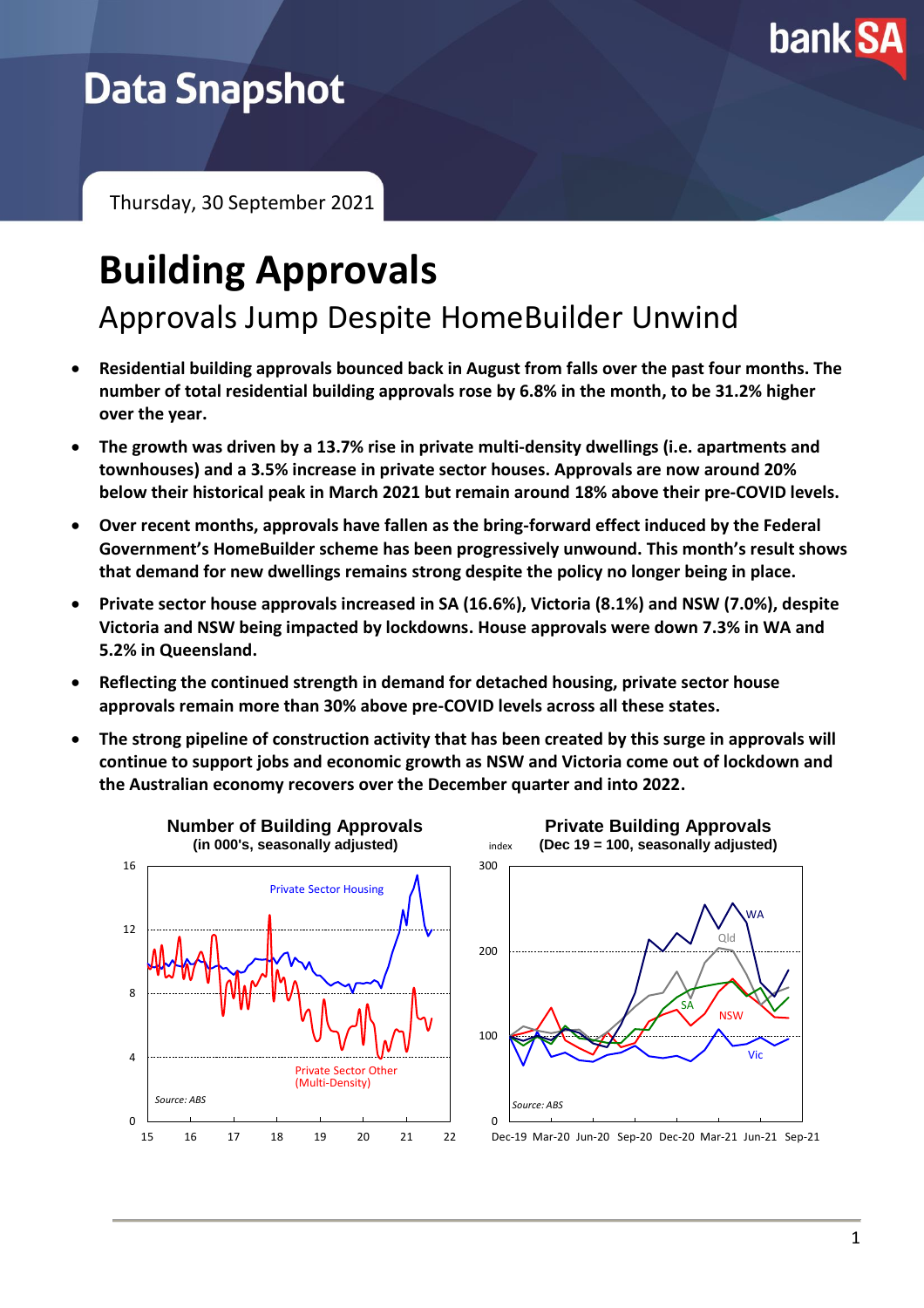Residential building approvals bounced back in August from falls over the past four months. The number of total residential building approvals rose by 6.8% in the month, to be 31.2% higher over the year. This was a markedly stronger result than consensus expectations of a 5.0% fall.

The bounce in approvals was driven by 13.7% growth in private multi-density dwellings (i.e. apartments and townhouses), which contributed 4.4 percentage points to growth. Private sector houses were also up 3.5% and contributed 2.3 percentage points to growth. Approvals are now around 20% below their historical peak in March 2021 but remain around 18% above their pre-COVID level as at December 2019.

Over recent months, approvals have fallen as the bring-forward effect induced by the Federal Government's HomeBuilder scheme has been progressively unwound. This month's result shows that demand for new dwellings remains strong despite the policy's expiration. Demand continues to be supported by low interest rates and robust household savings. Also, recall ahead of the Delta outbreak, the jobs market had rebounded very strongly.

Public sector building approvals were effectively unchanged in the month although these make up a small share of total approvals.

By state, growth in total approvals was strongest in WA (21.0%), which was driven by a large increase in multi-density dwelling approvals. Multi-density dwelling approvals can be volatile when large projects (such as an apartment tower) are approved.

SA (11.8%) and Victoria (10.5%) also rose in the month. Approvals in Victoria are now less than 1% below their pre-COVID levels. Dwelling approvals have taken longer to bounce back in Victoria compared to the rest of Australia, following the lengthy lockdown in the second half of 2020. Total approvals were down in Tasmania (-18.9%) and NSW (-2.3%).

Private sector house approvals increased in SA (16.6%), Victoria (8.1%) and NSW (7.0%), despite Victoria and NSW being impacted by lockdowns in August. On the other hand, house approvals were down 7.3% in WA as the effects of HomeBuilder and state government incentive programs continue to unwind. House approvals were also down 5.2% in Queensland. Reflecting the continued strength in demand for detached housing, private sector house approvals remain more than 30% above pre-COVID levels across all these states.

The value of non-residential building approvals rose by 30.8% in August, to be 23.1% higher over the year. However, this is a highly volatile series.

### **Outlook**

The surprise bounce in building approvals in August shows that demand remains strong in the market, despite lockdowns and the unwinding of HomeBuilder. While some uncertainty will remain over coming months, the unwinding of policy incentives will continue to drag on approvals.

The strong pipeline of construction activity that has been created by the surge in approvals over late 2020 and early 2021 will continue to support jobs and economic growth as NSW and Victoria come out of lockdown and the Australian economy recovers over the December quarter and into 2022.

> **Jarek Kowcza, Senior Economist** Ph: 0481 476 436